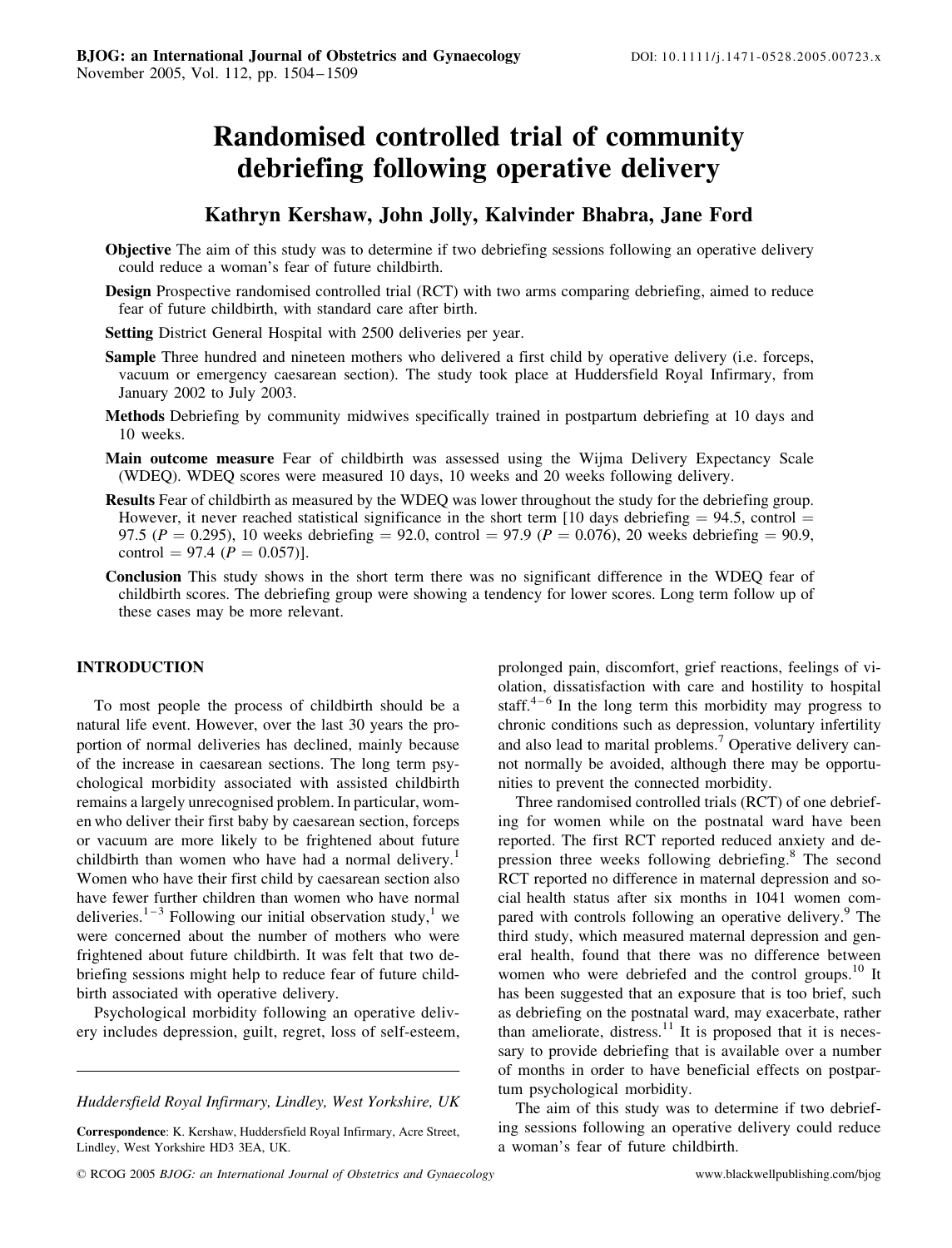This is the first RCT to examine the effects of debriefing carried out by trained community midwives in the women's own homes. Structured debriefing was undertaken twice: first at 10 days and then at 10 weeks postdelivery. Each midwife followed a critical incidence stress debriefing protocol.<sup>12</sup> The protocol allowed women to go through any events surrounding the birth and the midwife provided techniques for the women to reduce their anxiety levels. The study was restricted to first time mothers to control for previous experiences.

#### METHODOLOGY

This was a prospective RCT with two arms comparing debriefing methods after birth aimed to reduce fear of future childbirth. The study took place at Huddersfield Royal Infirmary, from January 2002 to July 2003. We recruited mothers who delivered a first child by operative delivery (i.e. forceps, vacuum or emergency caesarean section). Emergency caesarean section included all women who expected to have a vaginal delivery. We excluded women who were not able to speak and read English, had experienced a stillbirth, had a neonatal death, ill on intensive care or the baby was in a critical condition on SCBU. Ethical approval was granted from the local ethics committee.

Women were randomly allocated to control or debriefing group while in hospital following the birth using sealed envelopes containing the treatment group:

Control group—standard postpartum care, plus 'normal' debriefing over a 10-day period. Normal debriefing includes the doctor at delivery giving information and answering questions and the community midwife asking about the birth on her first visit.

Debriefing group—standard postpartum care and debriefing in their own homes by community midwives specifically trained in postpartum debriefing at 10 days and 10 weeks. The debriefing involved six phases, introductory, fact finding, feelings, symptoms, teaching and validation, and a re-entry phase for unanswered questions and an action plan. Access to psychological services was available if required.

All community midwives in Huddersfield attended training by a consultant clinical psychologist in critical incident stress debriefing. The training lasted 3 hours and covered, coping with crises, effects of trauma and critical incident stress debriefing. As debriefing was a new skill, a questionnaire was sent to the community midwives to assess the training and their experiences of debriefing.



Fig. 1. Recruitment and participation.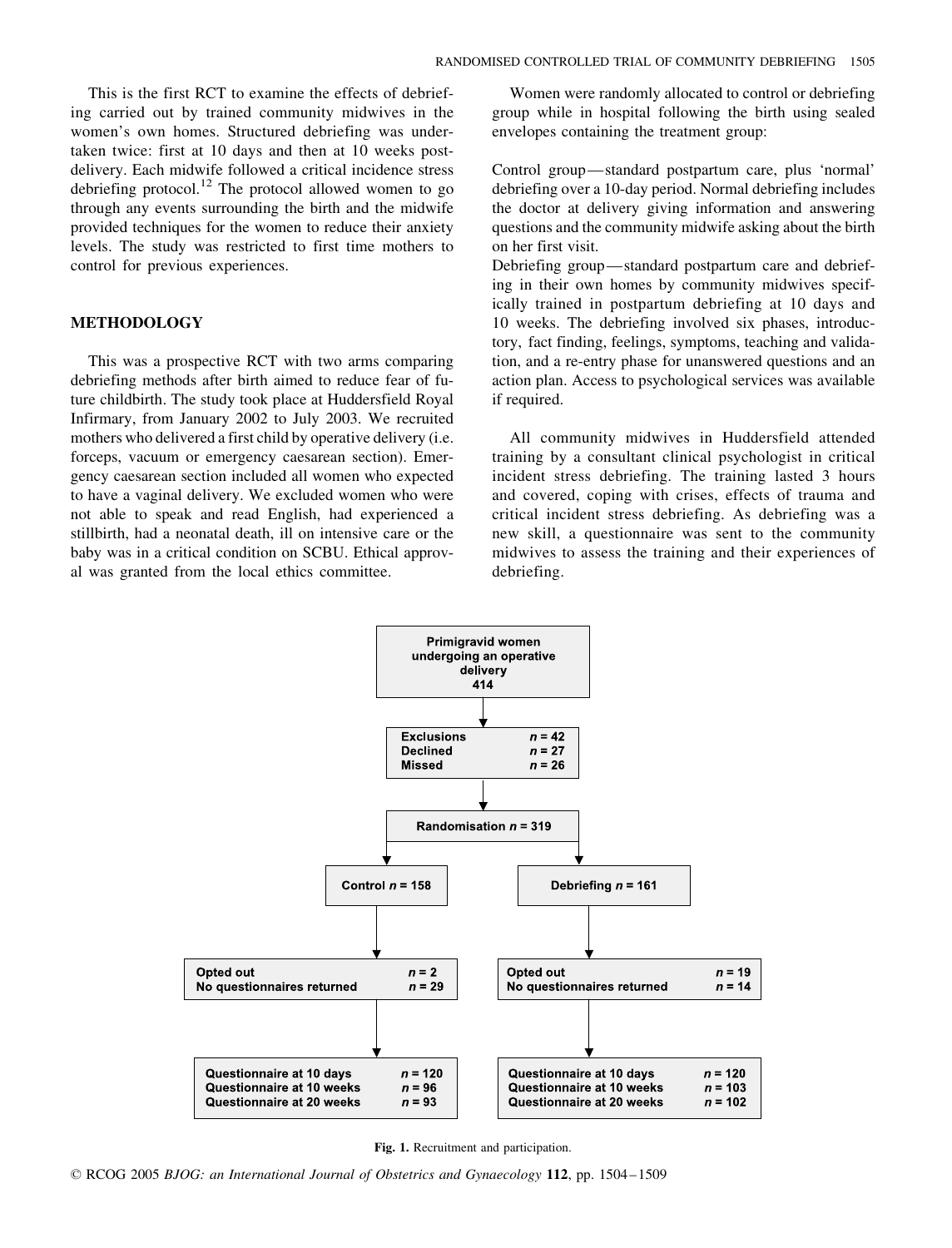The first null hypothesis was that debriefing after operative birth made no difference to changes of mothers' fear of childbirth when compared with controls.

The second null hypothesis was that debriefing after operative birth made no difference to changes of mothers' post-traumatic stress when compared with controls.

Fear of childbirth was assessed using the previously validated Wijma Delivery Expectancy Scale (WDEQ; shortened version).<sup>13</sup> The WDEQ is a 33-item questionnaire using a six-point Likert scale. For the purpose of this study the questionnaire was shortened to 30 questions, as questions on 'what happened when labour was most intense' would not be applicable to some women following caesarean section. The continued validity of the WDEQ was assured by checking with Professor Wijma. The Impact of Event Scale  $(IES)^{14}$ was used to measure emotional distress relating to labour and delivery. The IES was used as a secondary measure of the psychological affects of childbirth. The IES is a 15-item questionnaire with two subscales: seven items measure intrusive thoughts and eight items measure avoidance. The IES was adapted in this study for use following childbirth by replacing the word 'it' with either 'birth' or 'childbirth'. In addition, women were asked for further comments.

Members of both control and debriefing groups were asked to complete the WDEQ and IES at 10 days, 10 weeks and 20 weeks postpartum. In the case of the debriefing group, they were asked to complete their questionnaires prior to each debriefing session.

Women had the option of withdrawing from the study at any time. Data were collected from women who did not take part in the study to allow comparison with those who took part.

To obtain the desired power of 0.8 (significance level 5%), and 15% difference in mean scores between debriefing and control group at 10 weeks of clinical significance, a sample size of 80 was required in each group as approved by local ethics.

An information sheet about the study was given to women postnatally and discussed with a midwife. Recruitment took place on the postnatal ward, where written consent was obtained and then randomisation occurred. Women were randomly allocated to control or debriefing on a 1:1 basis using envelopes containing the treatment group. Neither the community midwives nor the women were blinded to which group they were in.

Data were analysed using the Statistical Package for Social Scientists (SPSS 12.0.1, Apache Software Foundation, USA). Statistical significance was defined as  $P < 0.05$ , with 95% confidence intervals. The data analysed were confined to the following:

- 1. A descriptive account of the socio-demographic characteristics of the sample, including details of women who did not take part in the study.
- 2. Differences in the total WDEQ scores between the control and debriefing groups using two-tailed independent *t* test for normally distributed variables.

3. Differences in the total IES s scores, avoidance and intrusion scores between the control and debriefing groups using a Mann–Whitney  $U$  test for data that are not normally distributed.

#### RESULTS

Three hundred and nineteen women were recruited to the trial, giving a recruitment rate of 78%, see Fig. 1. Women were excluded either because the mother could not speak English ( $n = 32$ ), was too ill on intensive care ( $n = 5$ ) or the baby was in a critical condition ( $n = 5$ ). We calculated a 50% loss to follow up and therefore recruited 320 women with ethical approval.

Table 1 shows women in the control and debriefing groups were similar in terms of age, ethnic origin, employment and

Table 1. Demographic information about the study sample.

|                                  | Number<br>in control | Number in<br>debriefing |
|----------------------------------|----------------------|-------------------------|
| Age                              |                      |                         |
| $<$ 20                           | 8                    | 8                       |
| $20 - 24$                        | 27                   | 29                      |
| $25 - 29$                        | 49                   | 44                      |
| $30 - 34$                        | 51                   | 52                      |
| $35 - 39$                        | 18                   | 25                      |
| >40                              | $\mathcal{E}$        | $\mathfrak{D}$          |
| Ethnic origin                    |                      |                         |
| White                            | 132                  | 138                     |
| Indian/Pakistan                  | 17                   | 8                       |
| Chinese                          | $\theta$             | 3                       |
| <b>Black African</b>             | 1                    | $\overline{c}$          |
| <b>Black Caribbean</b>           | 5                    | 7                       |
| Other                            | $\overline{c}$       | 1                       |
| <b>Marital status</b>            |                      |                         |
| Married                          | 94                   | 98                      |
| Single                           | 13                   | 15                      |
| Lives with partner               | 50                   | 46                      |
| <b>Employment</b>                |                      |                         |
| Both working                     | 127                  | 128                     |
| Both unemployed                  | $\overline{4}$       | $\Omega$                |
| One working                      | 16                   | 16                      |
| Students                         | 1                    | 1                       |
| Single employed                  | $\overline{4}$       | 3                       |
| Single unemployed                | 4                    | 8                       |
| Unknown                          | 1                    | 3                       |
| Mode of delivery                 |                      |                         |
| Emergency section                | 79                   | 85                      |
| Forceps                          | 15                   | 19                      |
| Vacuum                           | 48                   | 45                      |
| Vacuum/forceps                   | 10                   | 10                      |
| Vacuum/forceps/emergency section | $\overline{4}$       | $\mathbf{0}$            |
| Forceps/emergency section        | 1                    | $\overline{0}$          |
| General anaesthetic              | 15                   | 17                      |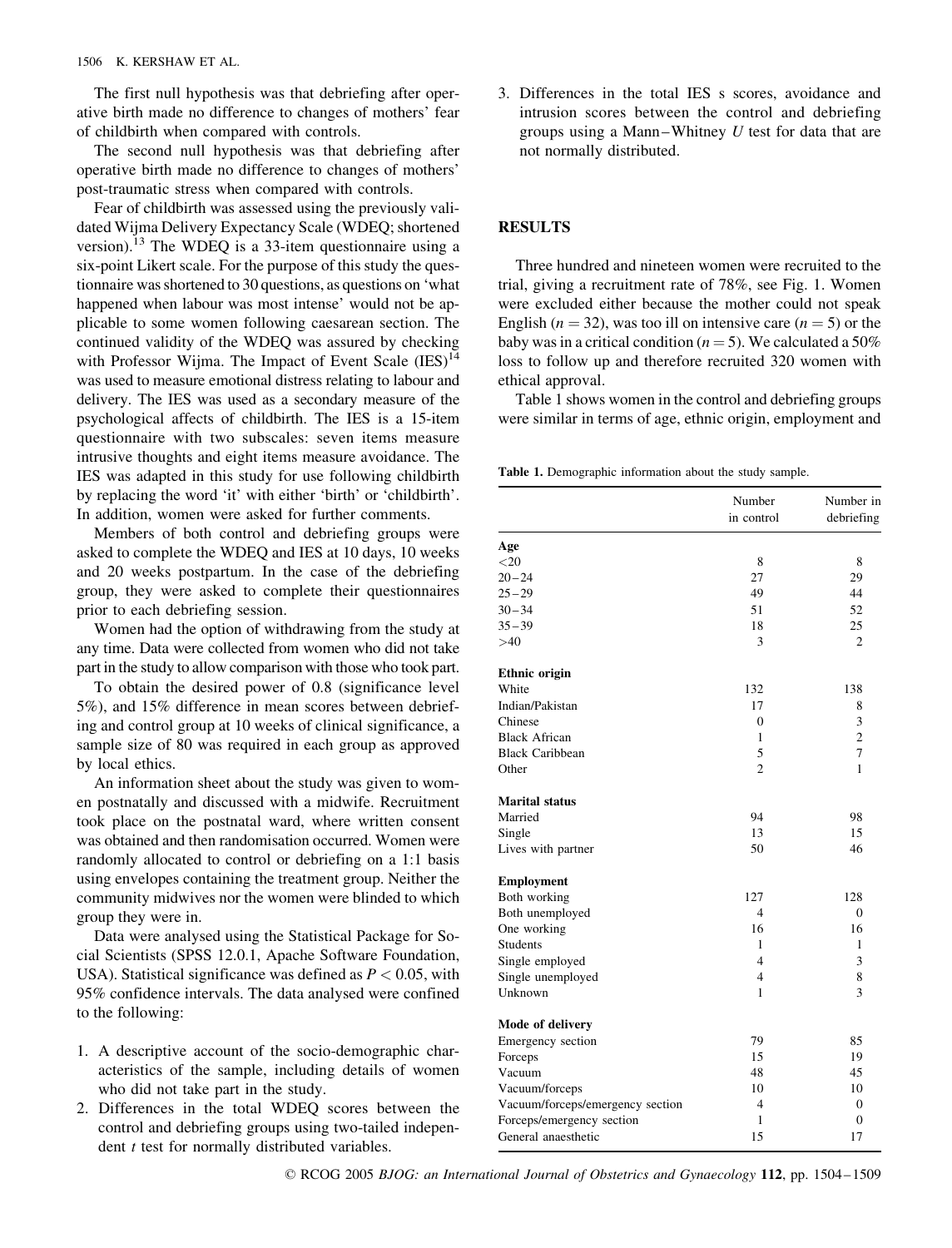|                  | 10 Days |         |            | 10 Weeks |         |            | 20 Weeks |         |            |
|------------------|---------|---------|------------|----------|---------|------------|----------|---------|------------|
|                  |         | Control | Debriefing |          | Control | Debriefing |          | Control | Debriefing |
| <b>WDEQ</b>      |         |         |            |          |         |            |          |         |            |
| N                |         | 120     | 120        |          | 96      | 103        |          | 93      | 102        |
| Mean             |         | 97.5    | 94.5       |          | 97.9    | 92         |          | 97.4    | 90.9       |
| $P$ (95% CI)     | 0.295   |         |            | 0.076    |         |            | 0.057    |         |            |
| Lower            | $-2.62$ |         |            | $-0.63$  |         |            | $-0.19$  |         |            |
| Upper            | 8.58    |         |            | 12.4     |         |            | 13.2     |         |            |
| <b>IES</b>       |         |         |            |          |         |            |          |         |            |
| N                |         | 121     | 118        |          | 95      | 100        |          | 93      | 102        |
| Mean             |         | 20.19   | 16.9       |          | 15.97   | 12.72      | 0.29     | 11.19   | 10.66      |
| $\boldsymbol{P}$ | 0.27    |         |            | 0.09     |         |            |          |         |            |

Table 2. The t test fear of childbirth (statistical significance  $P < 0.05$ ).

mode of delivery. Women who did not return questionnaires were younger (mean age 25.5 years) compared with women who returned questionnaires (mean age 30.0). Women who did not return questionnaires were more likely to be single 13/32. None of the Afro-Caribbean women returned a complete set of questionnaires.

Analysis was on an intention-to-treat basis. Eighteen women in the debriefing group did not receive any debriefing, although eight of these women returned all three questionnaires. These women did not receive debriefing either because they did not feel their delivery was traumatic or the midwife felt teenagers should not be encouraged to have more children. Thirteen women did not receive their 10-week debriefing either because they did not want further debriefing or they could not be contacted: seven of these women returned an incomplete set of questionnaires.

Table 2 shows differences between the WDEQ scores, which demonstrated no significant difference. Women in the debriefing group had lower WDEQ and IES scores at each stage. This is likely to be due to community midwives starting the debriefing on the first postnatal visit at home.

An IES score >19 is said to be clinically significant. At 10 days and 10 weeks there were fewer women in the debriefing group with IES scores over 19 at 10 days (control  $n = 48$ , debriefing  $n = 26$ ). However, Table 2 shows debriefing with the community midwife made no significant difference to the incidence of post-traumatic stress.

Sixty percent of midwives returned the questionnaire (16/27). Continuity of care, the training and quietness in the woman's home helped. Forty-three percent of the midwives  $(n = 7)$  felt debriefing benefits women following a traumatic delivery, a further  $12\%$  ( $n = 2$ ) felt debriefing

| Table 3. What prevented midwives from doing the debriefing. |  |  |  |  |  |  |
|-------------------------------------------------------------|--|--|--|--|--|--|
|-------------------------------------------------------------|--|--|--|--|--|--|

| Prevented midwives from doing debriefing                        | Number |  |  |
|-----------------------------------------------------------------|--------|--|--|
| Time<br>Women not wanting debriefing<br>Inappropriate referrals |        |  |  |

was beneficial to some women. Seventy-five percent of midwives  $(n = 12)$  felt comfortable doing debriefing. What prevented midwives from debriefing is shown Table 3. Midwives felt recruiting teenagers was inappropriate. When the midwives were not comfortable with the sessions it was either because they did debriefing on the first visit  $(n = 1)$ or they needed more training  $(n = 2)$ .

One woman in the debriefing group was referred to the clinical psychologist as debriefing brought back memories of sexual abuse as a child. The community midwife felt it was inappropriate for her to continue in the study. One woman in the control group made comments that concerned the researchers. It was decided to offer this women an appointment the see her obstetrician after obtaining ethical approval.

Not all women gave comments (10 days 45%, 10 weeks 26% and 20 weeks 25%). Generally the experience of an operative delivery was a negative one, they realised it had to be done and their comments about staff were positive. Negative attitudes to delivery seem to lessen with time. Some women felt their partners were poorly informed and at times not treated with consideration. Women commented that their feelings changed throughout the process of labour to the point of delivery and it does not accommodate this change.

#### DISCUSSION

This study is the first RCT to examine debriefing carried out by trained community midwives for women following operative delivery. Fear of childbirth as measured by the WDEQ was lower throughout the study for the debriefing group. However, this never reached a significant difference in the short term.

Debriefing with the community midwife made no difference to the incidence of post-traumatic stress between the control and debriefing group, as there was no significant difference between IES scores at any stage. In both groups the number of women with clinically significant scores decreased over time. Acute psychological distress

D RCOG 2005 BJOG: an International Journal of Obstetrics and Gynaecology 112, pp. 1504–1509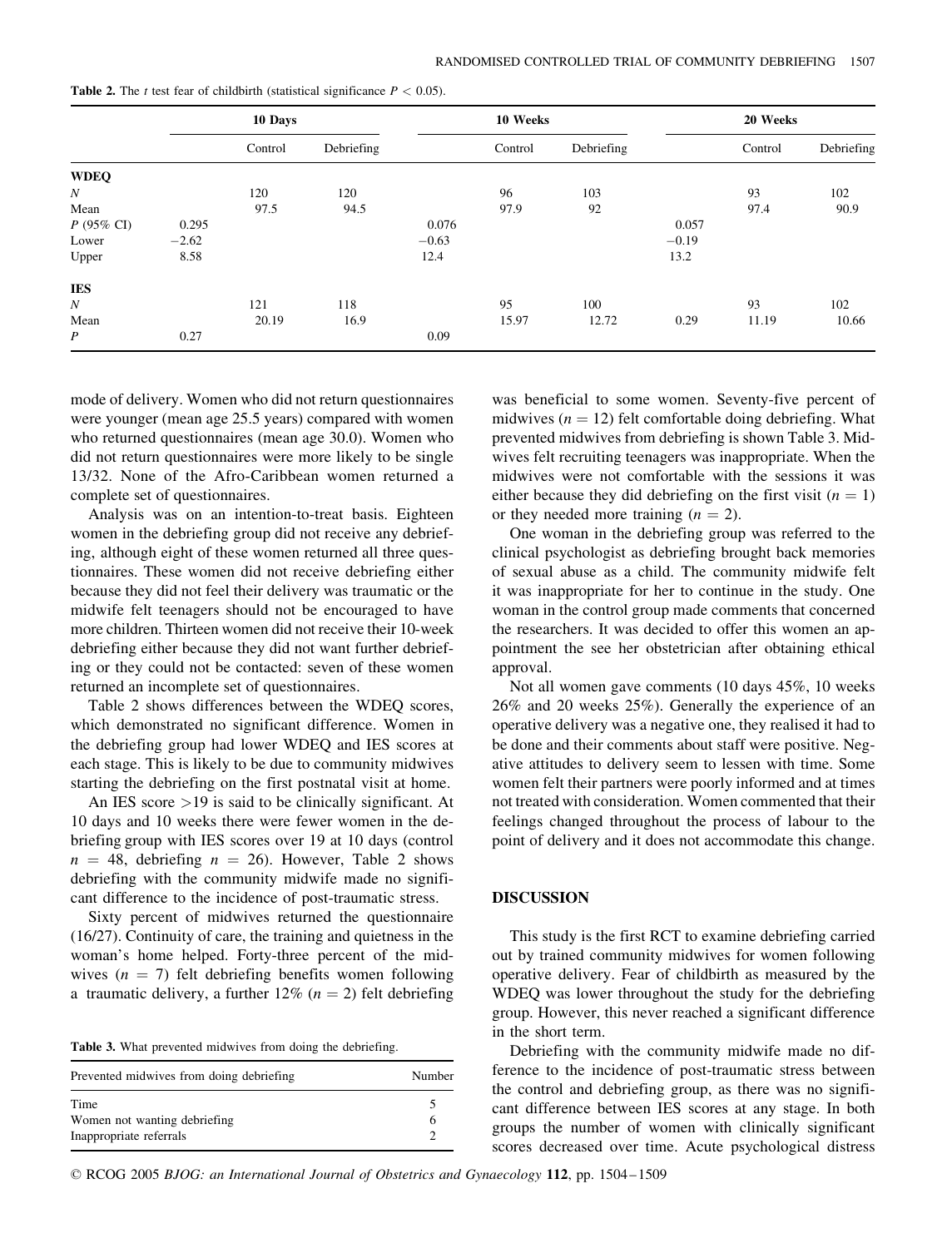after birth has been reported to not trigger long term distress in most parents.<sup>15</sup>

This study differed from previous studies $8-10$  as the debriefing was held on two occasions and sessions were held at home. All the community midwives had received training in critical incident stress debriefing. In this study fear of childbirth and post-traumatic stress were measured rather than maternal depression and general health. It was decided not to measure maternal depression as research has suggested this is frequently associated with factors not related to childbirth.<sup>16</sup> Women were allowed sufficient time to debrief, sessions lasted up to an hour and a half.

The training was said to have prepared 66% of midwives  $(n = 10)$  for debriefing women. Two midwives said they needed more training. Feedback from the community midwives indicated that some of them started debriefing prior to the women completing the 10-day questionnaire, this is often done on the first visit. Debriefing prior to the 10-day questionnaire could explain why the mean WDEQ score was lower in the debriefing group than the control group at 10 days.

The study and the debriefing training raised awareness among the community midwives. It is probable that the community midwives used these skills for women, who they thought it would benefit, irrespective of which group the women had been randomised. If a woman in the control group expressed concern about her delivery when the community midwife was doing a routine postnatal home visit, the midwife would have used some of her debriefing skills to help. It became apparent during the study that it would be difficult to prevent the influence of the Hawthorne effect on the outcomes.

Women were keen to be involved in the study, only 27/ 414 women (7.8%) declined to take part. After randomisation, two women in the control group opted out compared with 19 in the debriefing group. Women usually opted out when the midwife was arranging a time to do the debriefing. However, more women in the control  $(n = 29)$  did not return any questionnaires compared with the debriefing group ( $n = 14$ ). Non-return of questionnaires is likely to be a way of opting out. The midwives who recruited women to the trial felt talking to the women about the trial alerted them to women who would benefit from debriefing. The randomisation process was not compromised by this awareness as the group as a sealed envelope containing the group was opened following recruitment. Women who did not want debriefing were free to decline to take part in the study.

The analysis was performed on an intention-to-treat basis. Some women did not receive debriefing because they were visiting their babies on the special care baby unit (SCBU)  $(n = 3)$ . Four teenagers did not receive any debriefing; some of the community midwives felt teenagers should not be debriefed. A few women did not want a second debriefing and others were lost to follow up. These factors are a source of potential bias. It is possible that the women who did not receive debriefing may have been particularly vulnerable (e.g. teenager or baby on SCBU) and may have benefited most from the debriefing.

It was anticipated that there would be a number of women lost to follow up. New mothers often move house to accommodate a growing family, are busy in their new role and by the time of the 10-week questionnaire some women would have returned to work. The total number of completed questionnaires at 10 and 20 weeks were similar in the debriefing and control groups. Women with additional stress (e.g. baby on SCBU, concealed pregnancy, mother ill) were less likely to return a complete set of questionnaires, 37%  $(n = 17)$  returned them all, while 55%  $(n = 147)$  of women with no additional stress returned all three questionnaires. Women who did not return questionnaires tended to be younger. A letter was sent with the questionnaires giving contact numbers if they had problems with the study. Reminders were sent to women who did not return questionnaires.

Of the eligible women (319/372) the recruitment rate was 86%. The women recruited into the study were similar in terms of age, marital status, employment and mode of delivery to those who declined to take part or were excluded. The 32/42 women of Indian/Pakistani were excluded because they were unable to speak or read English. The Asian women's mean scores for both control and debriefing groups were higher than the white population until 20 weeks when the Asian women in the debriefing group had lower mean scores [mean WDEQ 20 weeks white 90.9  $(n = 17)$ , Asian 85.3 ( $n = 13$ ). We did not have sufficient funds to use interpreters to do debriefing with women who could not speak English. Also we could not be sure about the validity of the questionnaires once translated. None of the Afro-Caribbean women returned a complete set of questionnaire. Some of Afro-Caribbean women 4/12 returned one or two questionnaires; their scores were similar to the white women. The results are likely to be generalisable to other semiurban English-speaking populations.

### **CONCLUSION**

Women's fear of childbirth can affect their expectations, experience of delivery andalso plans for family size.<sup>1</sup> The findings of this study demonstrated in the short term no significant difference in the WDEQ fear of childbirth scores and IES emotional distress scores. These findings show community-led debriefing is not proven to be of any value in reducing women's fear of childbirth following an operative delivery.

The debriefing group were showing a tendency for lower scores. Long term follow up of these cases maybe more relevant. It is intended to follow up women in this study five years after delivery. A questionnaire is being developed to measure subsequent fertility and mode of delivery.

The study and the debriefing training raised awareness among the community midwives of other mothers who would benefit from debriefing. Midwives began making clinical